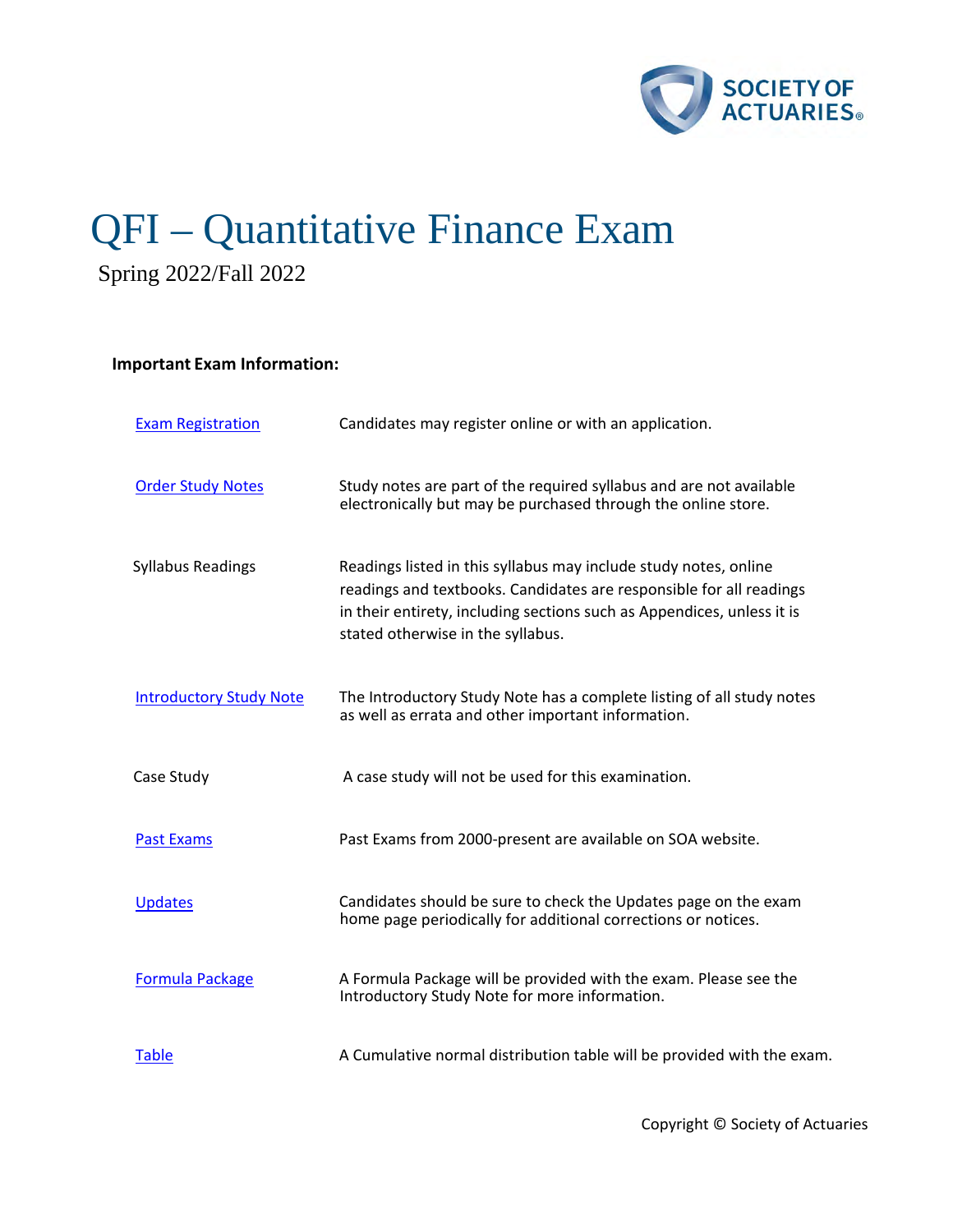# 1. **Topic: Stochastic Calculus**

#### **Learning Objectives**

The candidate will understand the foundations of quantitative finance.

#### **Learning Outcomes**

The Candidate will be able to:

- a) Understand and apply concepts of probability and statistics important in mathematical finance
- b) Understand the importance of the no-arbitrage condition in asset pricing
- c) Understand the Ito integral and stochastic differential equations
- d) Understand and apply Ito's Lemma
- e) Understand the Black-Scholes-Merton PDE (partial differential equation)
- f) Understand and apply Jensen's Inequality
- g) Understand the distinction between complete and incomplete markets
- h) Define and apply the concepts of martingale, market price of risk, and measures in single and multiple state variable contexts
- i) Demonstrate understanding of the differences and implications of real-world versus risk-neutral probability measures, and when the use of each is appropriate
- j) Understand and apply Girsanov's theorem in changing measures
- k) Understand the importance of the Feynman-Kac Theorem

#### **Resources**

- *An Introduction to the Mathematics of Financial Derivatives,* Hirsa, Ali and Neftci, Salih N., 3rd Edition 2**nd** Printing, 2014
	- o Ch. 1-15 (excluding section 8.2.4)

*Note*: Candidates should verify that their copy of the Hirsa & Neftci textbook is the 3<sup>rd</sup> edition, second printing by checking that page iv, *Notices* section, begins with "Knowledge and best practice in this field…". If the *Notices* section begins "No responsibility is assumed…" it is the first printing and should be replaced*.*

- QFIQ-113-17 *Frequently Asked Questions* in *Quantitative Finance*, Wilmott, Paul, 2nd Edition, 2009, Ch. 2, pp. 103-105, 109-115, 155-161 & 248-249
- *Problems and Solutions in Mathematical Finance: Stochastic Calculus*, Chin, Eric, Nel, Dian and Olafsson, Sverrir, 2014

*Note:* Candidates should study the following problems in Chin, Nel, and Ólafsson alongside the matching chapters of *An Introduction to the Mathematics of Financial Derivatives,* Hirsa and Neftci to reinforce the standard techniques used in stochastic calculus. Please note that formulas from Chin, Nel, and Ólafsson are not included in the formula package.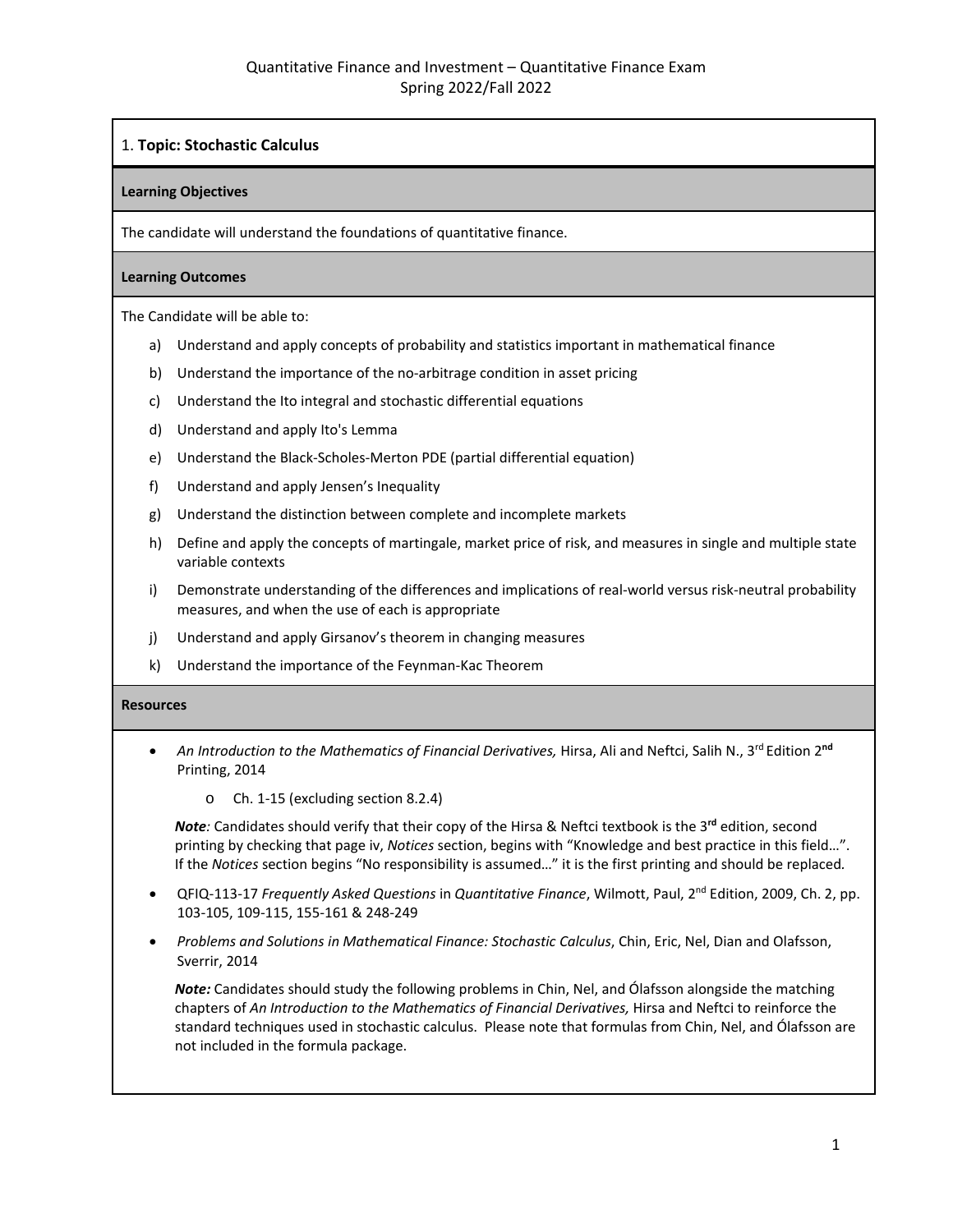# Quantitative Finance and Investment – Quantitative Finance Exam Spring 2022/Fall 2022

| Chin et<br>al.<br>Chapter | Pages      | Item                                                                                                                                                                                                                                                            | Corresponding Hirsa & Neftci<br>Chapter sections                                      |
|---------------------------|------------|-----------------------------------------------------------------------------------------------------------------------------------------------------------------------------------------------------------------------------------------------------------------|---------------------------------------------------------------------------------------|
| $\mathbf{1}$              |            | Definitions 1.1 to 1.7                                                                                                                                                                                                                                          |                                                                                       |
|                           | $1$ to $3$ | (Note that statement (b) of Definition 1.7<br>involves integration using a measure-theoretic<br>approach. An equally valid statement can be<br>made using a Riemann-Stieltjes integral for<br>continuous distributions or a sum for discrete<br>distributions.) | 5.2                                                                                   |
|                           | 4 to 5     | Q3 to Q7                                                                                                                                                                                                                                                        | 5.2                                                                                   |
|                           | 18 to 19   | Q7                                                                                                                                                                                                                                                              | 15.4.1                                                                                |
|                           | 43 to 44   | Q4                                                                                                                                                                                                                                                              | 14.2.2                                                                                |
|                           | 43 to 44   | Q <sub>5</sub>                                                                                                                                                                                                                                                  | Pg. 245 paragraph containing<br>equations from (14.91) - (14.93)                      |
| $\overline{2}$            | 52         | Definitions 2.1, 2.2                                                                                                                                                                                                                                            | 8.2.1                                                                                 |
|                           | 52         | Theorems 2.3 and 2.4                                                                                                                                                                                                                                            | 5.8                                                                                   |
|                           | 52         | Definitions 2.5 and 2.6                                                                                                                                                                                                                                         | 2.2.9, 6.2                                                                            |
|                           | 55 to 57   | Q1 to Q3                                                                                                                                                                                                                                                        | 6.4.1                                                                                 |
|                           | 57 to 68   | Q4 to Q13, except Q11                                                                                                                                                                                                                                           | 8.2.1                                                                                 |
|                           | 68 to 71   | Q1, Q2, Q3                                                                                                                                                                                                                                                      | ***                                                                                   |
|                           | 71         | Q1                                                                                                                                                                                                                                                              | 6.6.1                                                                                 |
|                           | 72         | Q2                                                                                                                                                                                                                                                              | 6.6.2                                                                                 |
|                           | 72 to 74   | $Q2-Q5$                                                                                                                                                                                                                                                         | 6.6.3                                                                                 |
| 3                         | 96 to 97   | Theorem 3.2                                                                                                                                                                                                                                                     | 10.4                                                                                  |
|                           | 97 to 98   | Theorem 3.3                                                                                                                                                                                                                                                     | 21.4                                                                                  |
|                           | 99 to 100  | Definition 3.6                                                                                                                                                                                                                                                  | 10.4                                                                                  |
|                           | 115        | Q13                                                                                                                                                                                                                                                             | First part is different approach to<br>part of question #12 in pg. 64                 |
|                           | 123 to 149 | Q1 to Q20                                                                                                                                                                                                                                                       | 10.5                                                                                  |
|                           | 155 to 158 | Q1 to Q3                                                                                                                                                                                                                                                        | 10.7                                                                                  |
|                           | 175 to 178 | Q10                                                                                                                                                                                                                                                             | 10.7                                                                                  |
| 4                         | 186 to 187 | Definitions 4.1(a) - (f)                                                                                                                                                                                                                                        | H&N Introduces self-financing<br>portfolios in 6.11.3 and goes into<br>detail in 12.3 |
|                           | 189        | Theorem 4.6                                                                                                                                                                                                                                                     | 14.3                                                                                  |
|                           | 192 to 194 | Q1                                                                                                                                                                                                                                                              | 6.11 and exercise 1 in pg. 109                                                        |
|                           | 192 to 194 | Q2                                                                                                                                                                                                                                                              | 6.11 and exercise 4 in pg. 110                                                        |
|                           | 194 to 197 | Q1 to Q3                                                                                                                                                                                                                                                        | 14.3                                                                                  |
|                           | 221 to 242 | Q1 to Q17                                                                                                                                                                                                                                                       | 15                                                                                    |
| 5                         | 262 to 264 | Q9 to Q11                                                                                                                                                                                                                                                       | 5.5.5, 8.2.2                                                                          |
|                           | 281 to 285 | Q1, Q2                                                                                                                                                                                                                                                          | Chapter 11: section on pure jump<br>framework                                         |

\*\*\* means there is no direct correspondence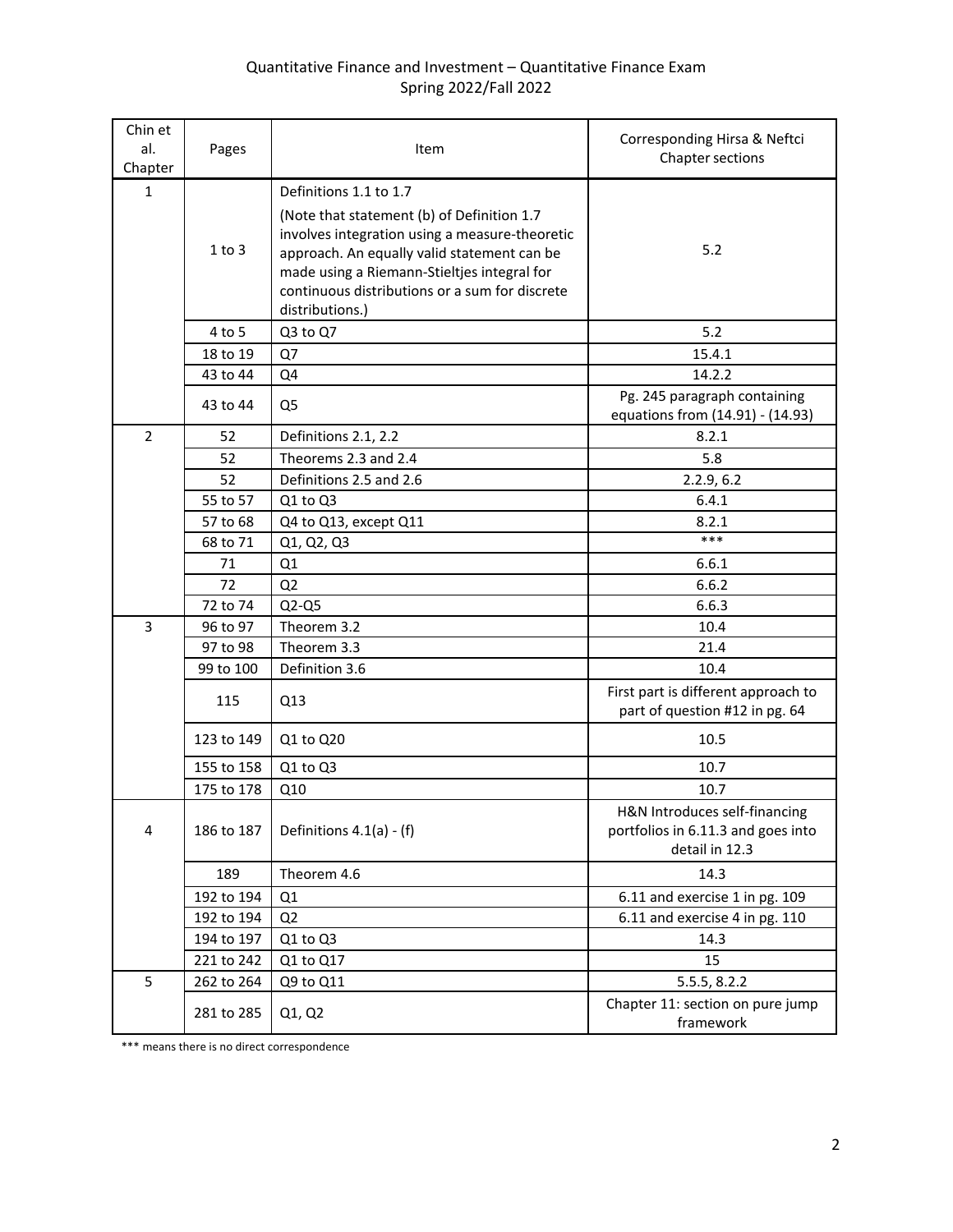### 2. **Topic: Fixed Income Markets**

#### **Learning Objectives**

The candidate will understand the fundamentals of fixed income markets and traded securities.

#### **Learning Outcomes**

The Candidate will be able to:

- a) Understand the characteristics of fixed rate, floating rate, and zero-coupon bonds
- b) Bootstrap a yield curve
- c) Understand measures of interest rate risk including duration, convexity, slope, and curvature
- d) Understand the characteristics and uses of interest rate forwards, swaps, futures, and options

- *Fixed Income Securities: Valuation, Risk, and Risk Management*, Veronesi, Pietro, 2010
	- o Ch. 1 (background)
	- o Ch. 2 (background)
	- o Ch. 3 (excluding Appendix)
	- o Ch. 4
	- o Ch. 5 (excluding Case Study)
	- o Ch. 6
- QFIQ-121-20: A Guide to Duration, DV01, and Yield Curve Risk Transformations, pp. 1-28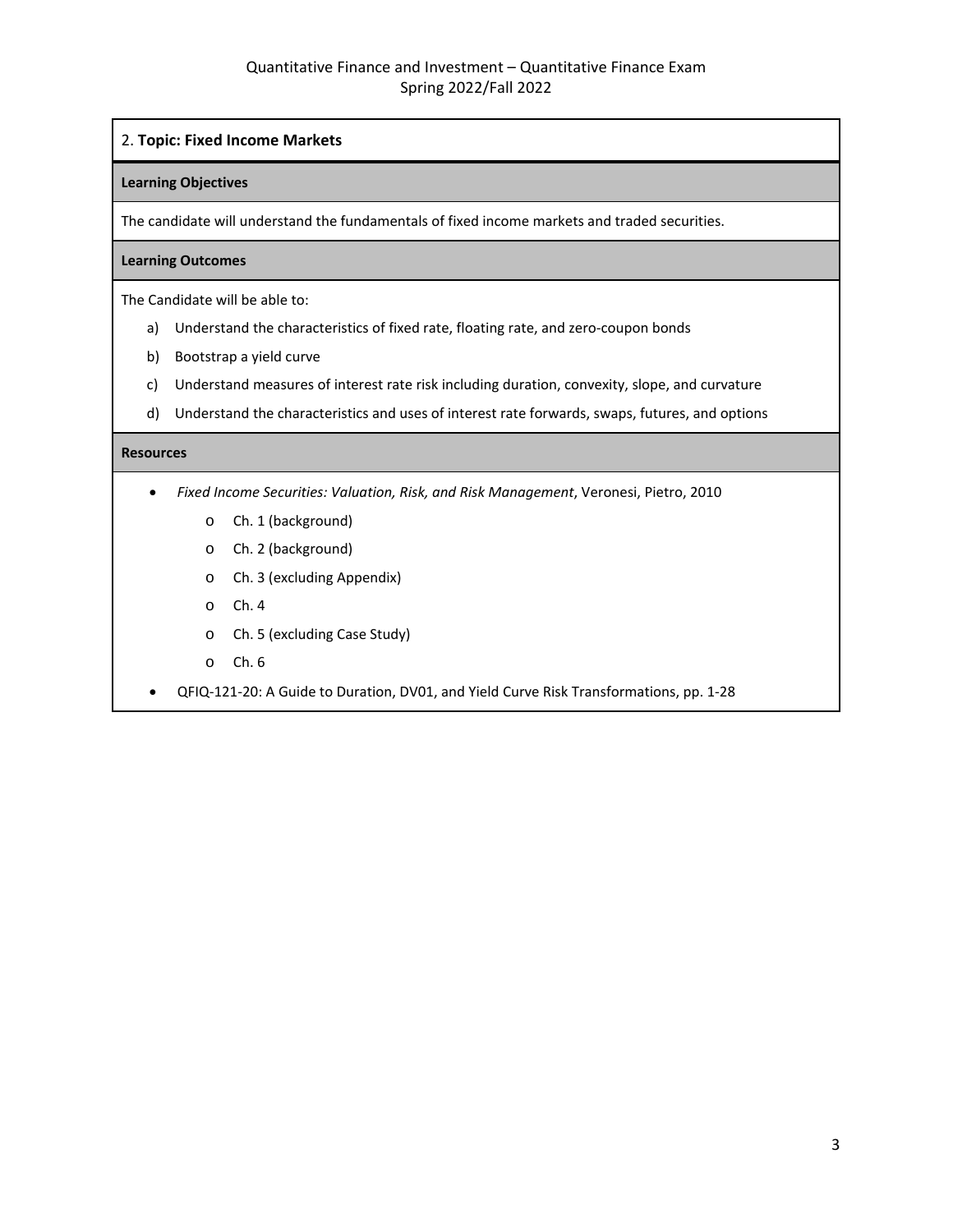# 3. **Topic: Interest Rate Models and Hedging**

#### **Learning Objectives**

The candidate will understand:

- The quantitative tools and techniques for modeling the term structure of interest rates.
- The standard yield curve models.
- The tools and techniques for managing interest rate risk.

#### **Learning Outcomes**

The Candidate will be able to:

- a) Understand and apply the concepts of risk-neutral measure, forward measure, normalization, and the market price of risk, in the pricing of interest rate derivatives
- b) Understand and apply various one-factor interest rate models
- c) Calibrate a model to observed prices of traded securities
- d) Describe the practical issues related to calibration, including yield curve fitting
- e) Demonstrate understanding of option pricing theory and techniques for interest rate derivatives
- f) Apply the models to price common interest sensitive instruments including: callable bonds, bond options, caps, floors and swaptions
- g) Understand and apply the techniques of interest rate risk hedging
- h) Understand the application of Monte Carlo simulation to risk neutral pricing of interest rate securities
- i) Understand the implications of replacing LIBOR with alternative reference rates
- j) Understand and apply the Heath-Jarrow-Morton approach including the LIBOR Market model
- k) Understand and apply multifactor interest rate models
- l) Demonstrate an understanding of the issues and approaches to building models that admit negative interest rates

- *An Introduction to the Mathematics of Financial Derivatives,* Hirsa, Ali and Neftci, Salih N., 3rd Edition 2<sup>nd</sup> Printing, 2014
	- o Ch. 16-21
- *Fixed Income Securities: Valuation, Risk, and Risk Management*, Veronesi, Pietro, 2010
	- o Ch. 14
	- o Ch. 15 (excluding Appendix)
	- o Ch. 16 (including Case Study, excluding Appendix)
	- o Ch. 17
	- o Ch. 18 (excluding Appendix)
	- o Ch. 19 (excluding Appendix)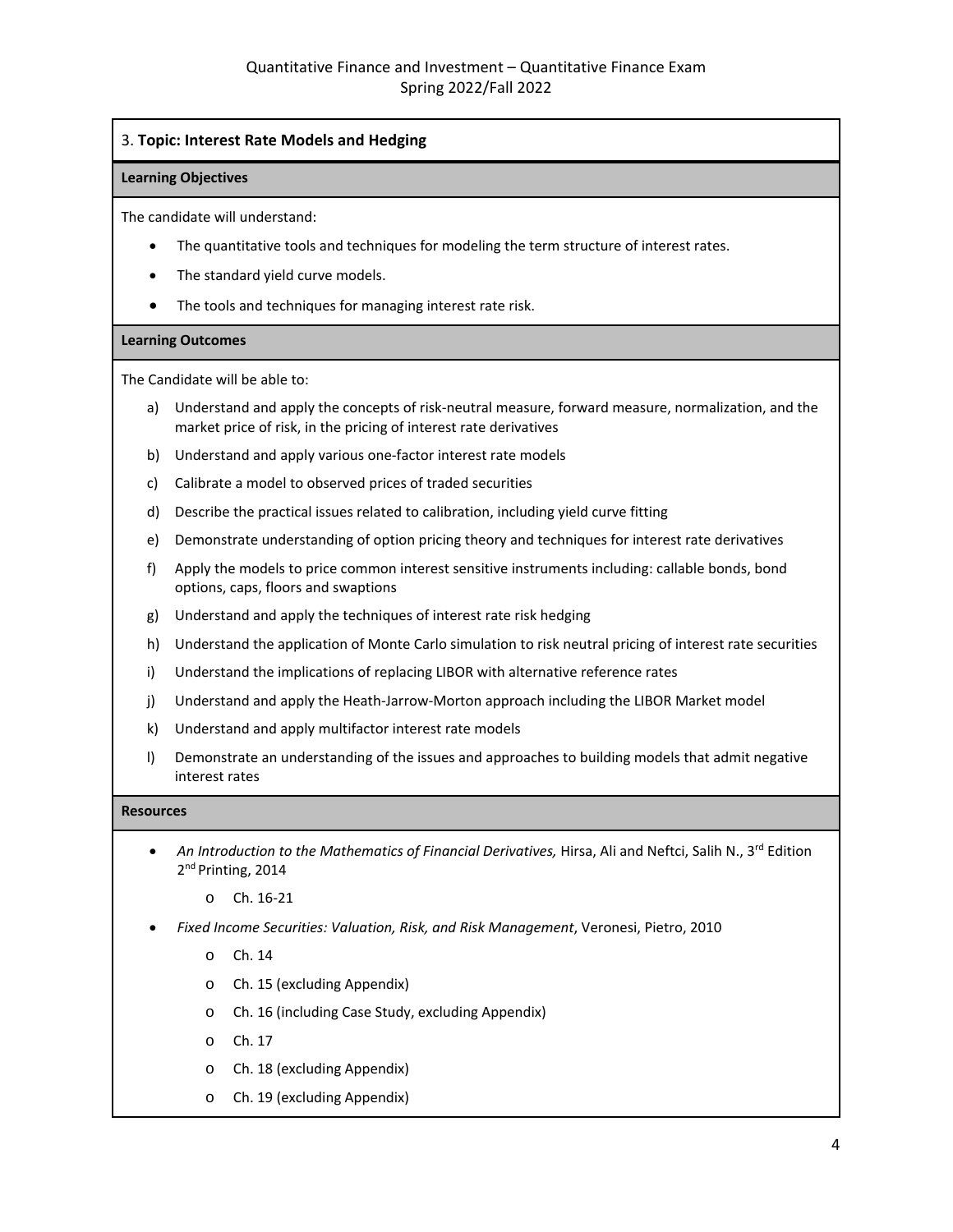- o Ch. 20
- o Ch. 21 (excluding Appendix)
- o Ch. 22.1-22.4
- QFIQ-116-17: Low Yield Curves and Absolute/Normal Volatilities
- QFIQ-129-21: Negative Interest Rates and Their Technical Consequences, AAE, 12/2016
- QFIQ-130-21: Interest Rate Models Theory and Practice, Second Edition, Brigo, Damiano and Mercurio, Fabio, 2006, sections 4.2.1, 4.2.2, and 4.2.5 only
- QFIQ-131-21: Beyond LIBOR: A Primer on the New Reference Rates, BIS, March 2019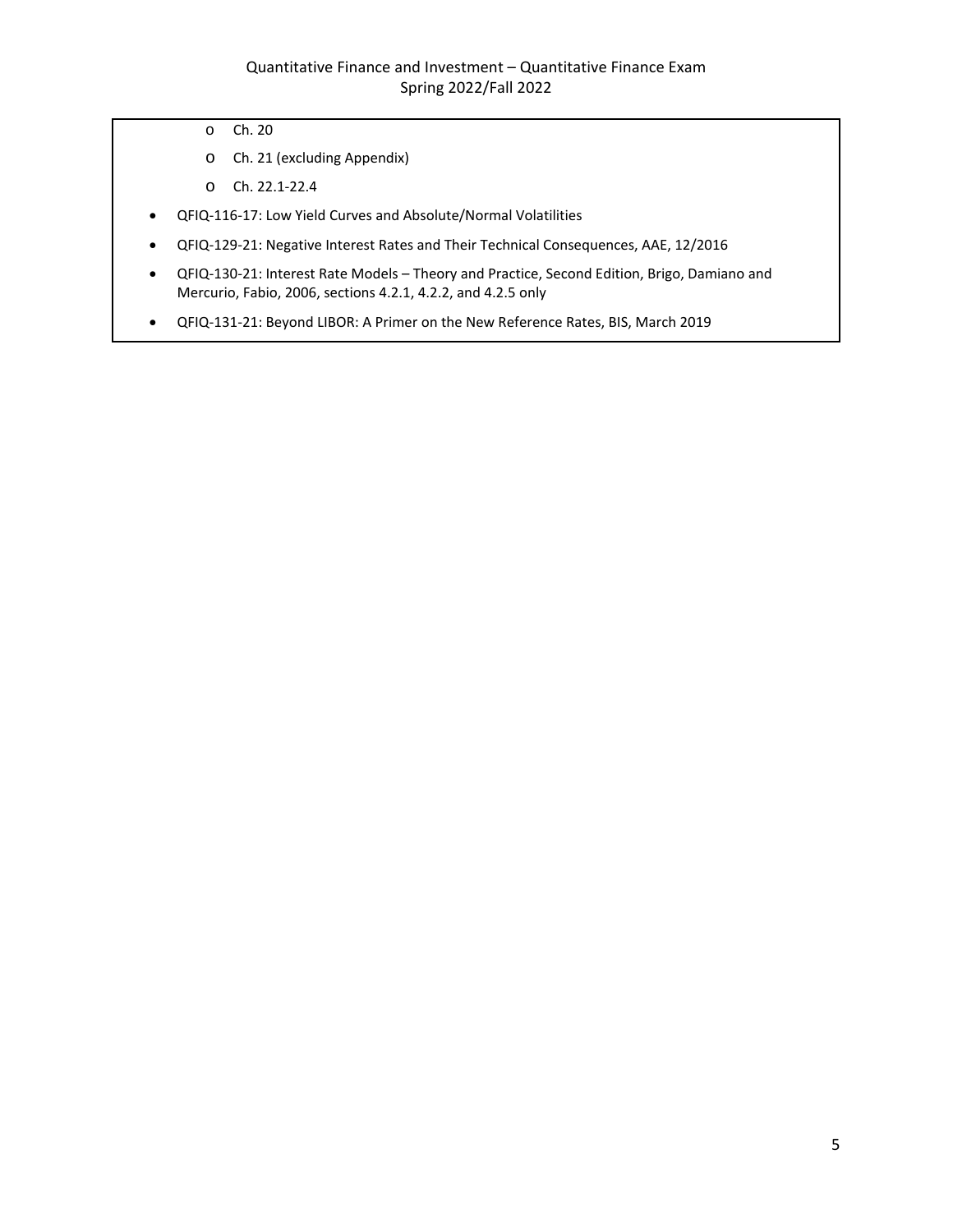# 4. **Topic: Equity Option Pricing and Hedging**

#### **Learning Objectives**

The candidate will understand:

- How to apply the standard models for pricing financial derivatives.
- The implications for option pricing when markets do not satisfy the common assumptions used in option pricing theory.
- How to evaluate risk exposures and the issues in hedging them.

#### **Learning Outcomes**

The Candidate will be able to:

- a) Demonstrate an understanding of option pricing techniques and theory for equity derivatives
- b) Identify limitations of the Black-Scholes-Merton pricing formula
- c) Demonstrate an understanding of the different approaches to hedging static and dynamic
- d) Demonstrate an understanding of how to delta hedge, and the interplay between hedging assumptions and hedging outcomes
- e) Analyze the Greeks of common option strategies
- f) Appreciate how hedge strategies may go awry
- g) Describe and explain some approaches for relaxing the assumptions used in the Black-Scholes-Merton formula
- h) Compare and contrast the various kinds of volatility, e.g., actual, realized, implied and forward, etc.
- i) Define and explain the concept of volatility smile and some arguments for its existence
- j) Compare and contrast "floating" and "sticky" smiles
- k) Describe and contrast several approaches for modeling smiles, including stochastic volatility, localvolatility, jump-diffusions, variance-gamma, and mixture models
- l) Explain various issues and approaches for fitting a volatility surface

- *The Volatility Smile*, Derman, Emanuel and Miller, Michael B., 2016
	- o Ch. 1 (background)
	- o Ch. 2-11
	- o Ch. 14
	- o Ch. 17-19
- QFIQ-114-17: Chapter 2, pp. 162-173 and 223-225, of *Frequently Asked Questions* in *Quantitative Finance*, Wilmott, Paul, 2nd Edition, 2009
- QFIQ-115-17: Which Free Lunch Would You Like Today, Sir?: Delta Hedging, Volatility Arbitrage and Optimal Portfolios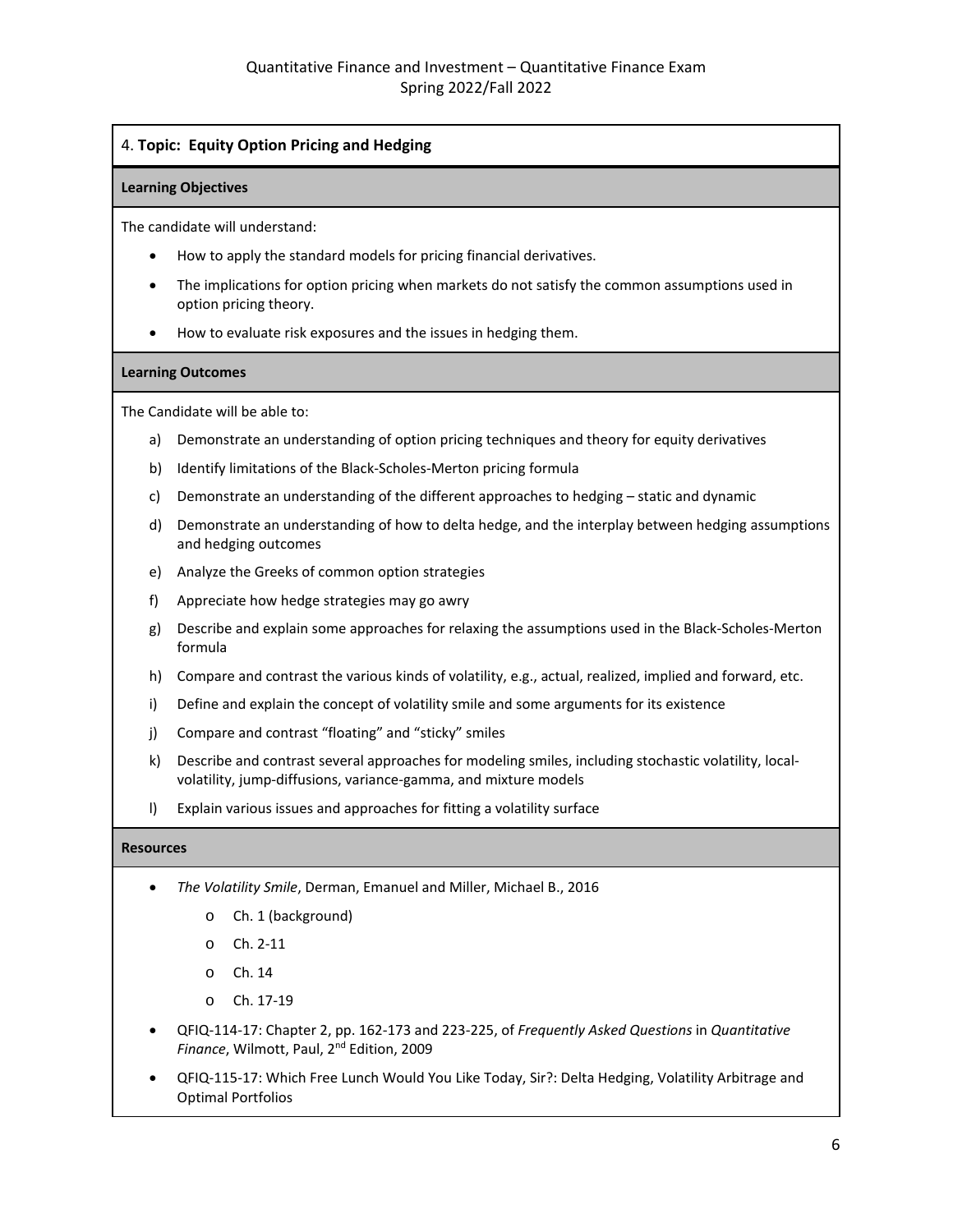• QFIQ-120-19: Chapters 6 and 7 of *Pricing and Hedging Financial Derivatives*, Marroni, Leonardo and Perdomo, Irene, 2014